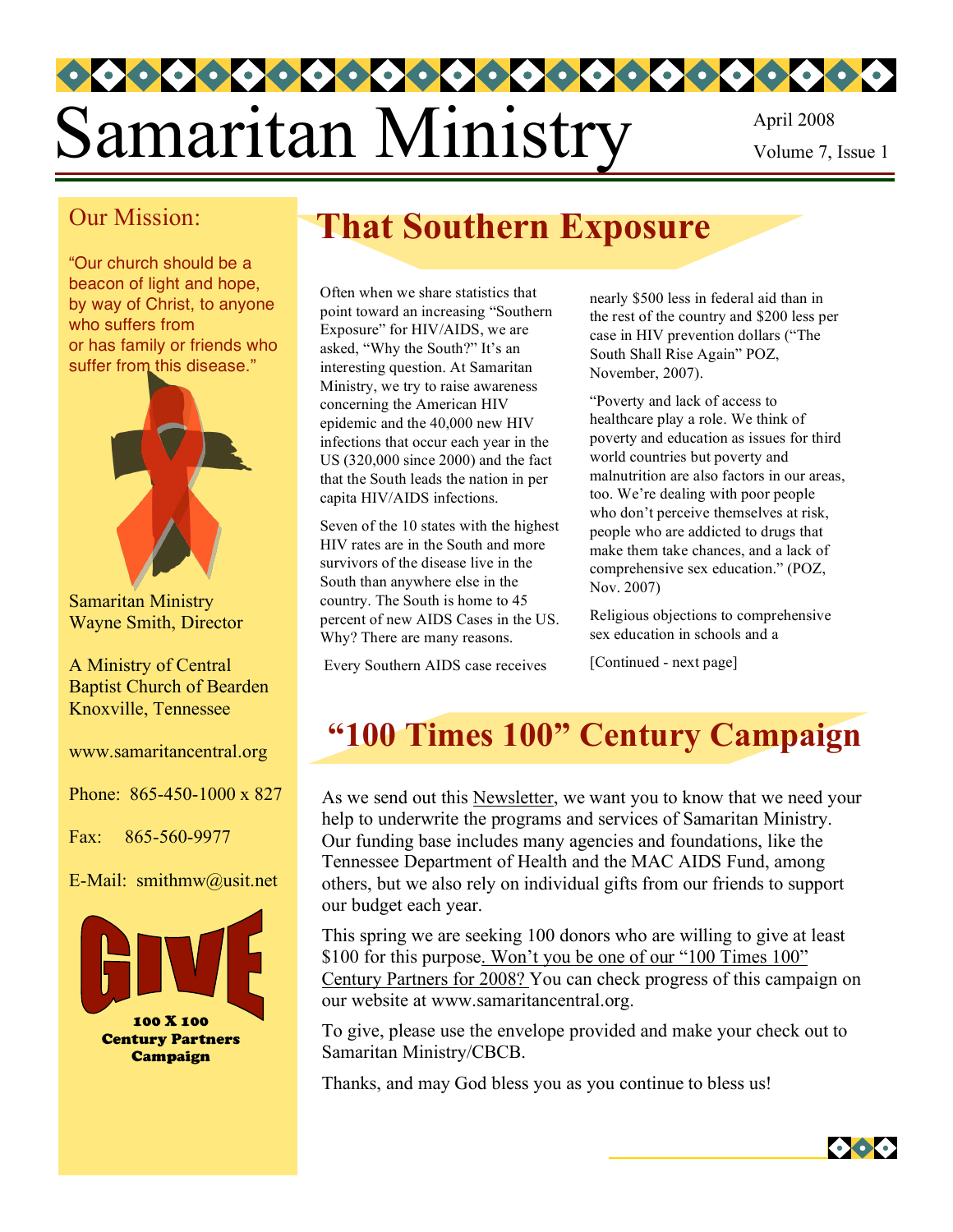#### **Southern (con't)**

reluctance of churches to embrace sex and sexuality as issues needing attention are also factors. Our students need and deserve comprehensive sex and sexuality education when we know that 60% of high school seniors report that they are sexually active before graduation. Our churches should be leading the way. In her March 28, 2008 editorial (Knoxville News-Sentinel), Leslie Snow writes, "Students should be taught the reasons to abstain from sexual activity and receive information to arm them if they

choose not to. We can't afford to avert our eyes and then act surprised when the outcome isn't what we desire."

 The Samaritan Ministry High School "Basic HIV" class provides a sound and strong abstinence message, but is committed to a message that is also frank and comprehensive. Our students deserve nothing less.

*Wayne Smith*

#### **Prison Programming in** *FOCUS*

Our partnership with FOCUS Prison Ministries has allowed us to gain access to state prisons in Tennessee. Our prison work involves:

*"Al has been* 

*incarcerated since Thanksgiving, and just started his antiretroviral treatment in* 

- 1. Teaching a basic HIV/AIDS curriculum to inmates who are involved in Bible study through FOCUS.
- 2. Developing a DVD dealing with HIV/AIDS and Hepatitis C called "Locked and Loaded". This is now used in all 15 Tennessee Department of Correction facilities as an orientation/awareness tool.
- *March."* 3. Working individually with HIV+ inmates to advocate for care, compassion, and confidentiality. We are also involved with post prison housing and reentry issues.

This spring has been a busy time for us.

In March we made our yearly pilgrimage to West Tennessee to teach at the Baptist College of Health Sciences. As part of this trip, we visited two inmates at the Northwest Correctional

Complex in Tiptonville. One of these inmates, Al, has been incarcerated since Thanksgiving, and just started his antiretroviral treatment in March. His movement from jail to prison, and then from prison to prison, both for classification and medical evaluation, was largely responsible for this delay.

Our involvement with Al was to follow his case and interact with prison medical officials to advocate for treatment, which has occurred. Al's "numbers" are horrible, so we will be anxiously waiting his new blood work in the coming months.

Tom has been one of our clients for about 3 years. He is serving a long sentence, is doing well medically, and needs our continued support, prayer, and encouragement.

In early April, we attended a parole hearing with Danny. This time, his second time "up", he got a favorable nod from the hearing officer. Our friends at FOCUS have accepted Danny into a halfway house program, and we were able to deliver the good news to him at his hearing. Danny will need our continued support in the coming months.

#### **Rapid Testing Initiative**

In partnership with Helen Ross McNabb Center, Planned Parenthood, Child & Family Tennessee, and Provision Foundation, we are off to the races with rapid testing. A three-day training event is being planned for late May which will allow us to train staff and volunteers in testing fundamentals, posttest counseling, and device training on the OraQuick Advance. This test is a very reliable oral fluid HIV antibody test that provides results in 20 minutes. With this partnership, we hope to be able say "yes" to any request from the community for an outreach-testing event.

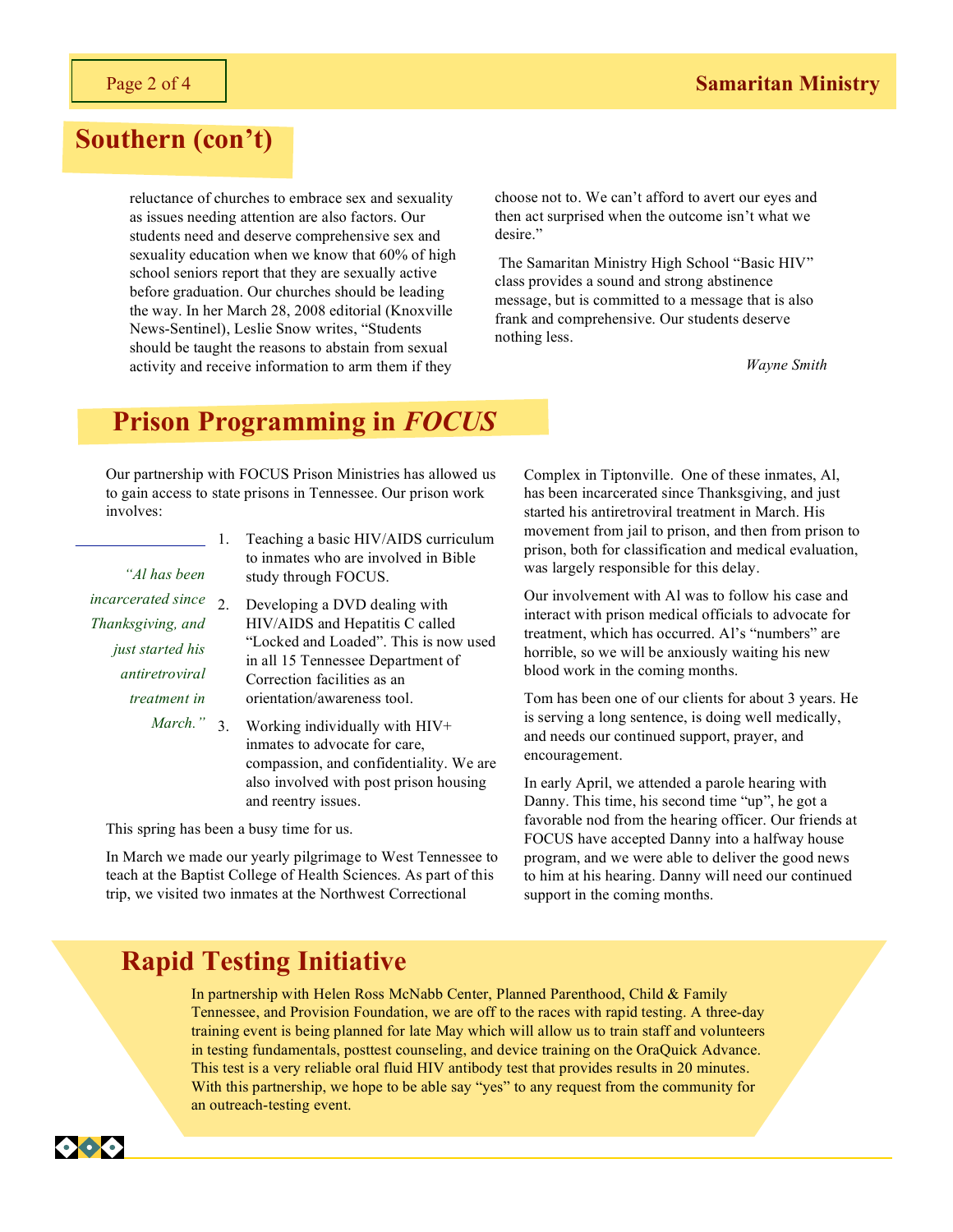#### **Samaritan Ministry** Page 3 of 4

#### **Dates & Events:**

**First Tuesday HIV Support Group** for men & women (monthly – call for details)

**First Monday Women's Group** (monthly – call for details)

April 11 & 12 **Cooperative Baptist Fellowship North Carolina**

April 19 **Tennessee CBF** Annual Meeting

April 28- May 1 **Tennessee Community Planning Group**

- June 11-14 HIV **Prevention Leadership Summit** (Detroit)
- June 18 21 **Cooperative Baptist Fellowship** National General Assembly (Memphis) Don Messer, author of "Breaking the Conspiracy of Silence" will be the speaker at the AIDS Network Luncheon on June  $19<sup>th</sup>$ .

September 18-20 **US Conference on AIDS** (Miami Beach)

December 2 – **The Concert for Samaritan Ministry (World AIDS Day Event)** featuring southern singer/song writer Kate Campbell 6:00 p.m. @ Middlebrook Christian Ministries, Knoxville



### **Meet Jeff (and His New Meds)**

Jeff has been a Samaritan Ministry client for several years. He has been on antiretrovirals in the past, but has not been a very consistent patient. Events in his life have caused gaps and Jeff has, at times, not been committed to staying "with it". At times he has been homeless and his resources are, at best, limited. Recently Jeff returned to Knoxville with a new interest in meds (His numbers were poor.) and some great determination. He went to our local C.O.E. (Centers of Excellence) at the Knox County Health Department and got a new prescription from our wonderful health department ID (Infectious Disease) Doc.

Jeff called and asked me if we could go to the pharmacy together to get his new meds.

The first thing we did was to review his labs together. Interesting report. CD4 count was 44 and viral load "out the roof", to quote Jeff. We both realized that there is some work that needs to be done to restore this immune system!

I sat in my truck as Jeff went in to get his meds. When he returned, we went through the bags together. I was astonished at what I saw. Jeff's new regimen include some of the best and newest,

*"When he returned, we went through the bags together. I was astonished at what I saw."*

including Isentress (new integrase inhibitor), Prezista (new protease inhibitor) , Truvada (NRTI), Norvir (PI), and Fuzeon, the injectable entry inhibitor. (I'm not even going to tell you the cost of these meds for one month!) Jeff is enrolled in Medicare Part D and qualifies for "extra help" due to low income. The bottom line for cost to Jeff - zero.

I told Jeff that I thought he was very fortunate. I also told him that, as a taxpayer, I was delighted that he had this opportunity and that I was glad to know that these wonderful drugs were indeed for everyone. I also told him that he needed to take these drugs and do everything in his power to make them work.

Jeff IS doing a great job. He is managing his meds and working hard with the Fuzeon, his biggest challenge. He has a great chance to succeed.

In spite of the many negative things we hear, it is good to know system works.

*Wayne Smith*